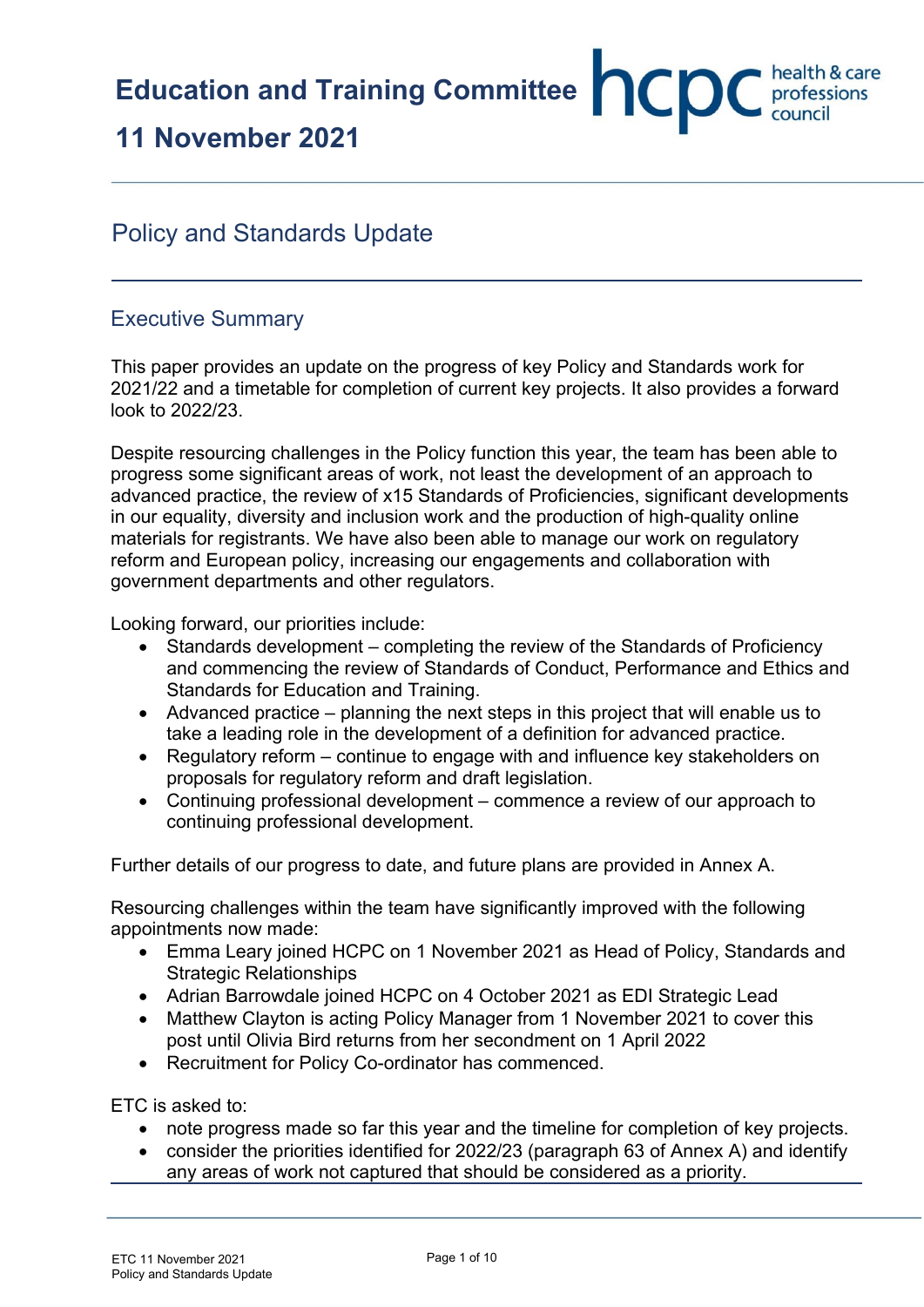| <b>Previous</b><br>consideration | N/a                                                                                                                                                                 |
|----------------------------------|---------------------------------------------------------------------------------------------------------------------------------------------------------------------|
| <b>Decision</b>                  | ETC is asked to:                                                                                                                                                    |
|                                  | note the progress made so far this year and the timeline for<br>completion of key projects.                                                                         |
|                                  | consider the priorities identified for 2022/23 (paragraph 63 of<br>Annex A) and identify any areas of work not captured that<br>should be considered as a priority. |
| Next steps                       | Next steps and timetable for progressing these are set out in Annex<br>A                                                                                            |
| Strategic priority               | Strategic priority 2: promote high quality practice                                                                                                                 |
|                                  | Strategic priority 3: develop insight and exert influence                                                                                                           |
|                                  | Strategic priority 4: be visible, engaged and informed                                                                                                              |
| <b>Financial and</b>             | The financial and resource requirements for completion of work in                                                                                                   |
| resource<br><i>implications</i>  | 2021/22 are accounted for in existing budgets.                                                                                                                      |
|                                  | Budget and workplans for 2022/23 are being developed and ETC                                                                                                        |
|                                  | consideration of the priorities for our future Policy and Standards<br>work will inform their development                                                           |
| <b>Author</b>                    | Matthew Clayton, Policy Manager                                                                                                                                     |
|                                  | Matthew.clayton@hcpc-uk.org                                                                                                                                         |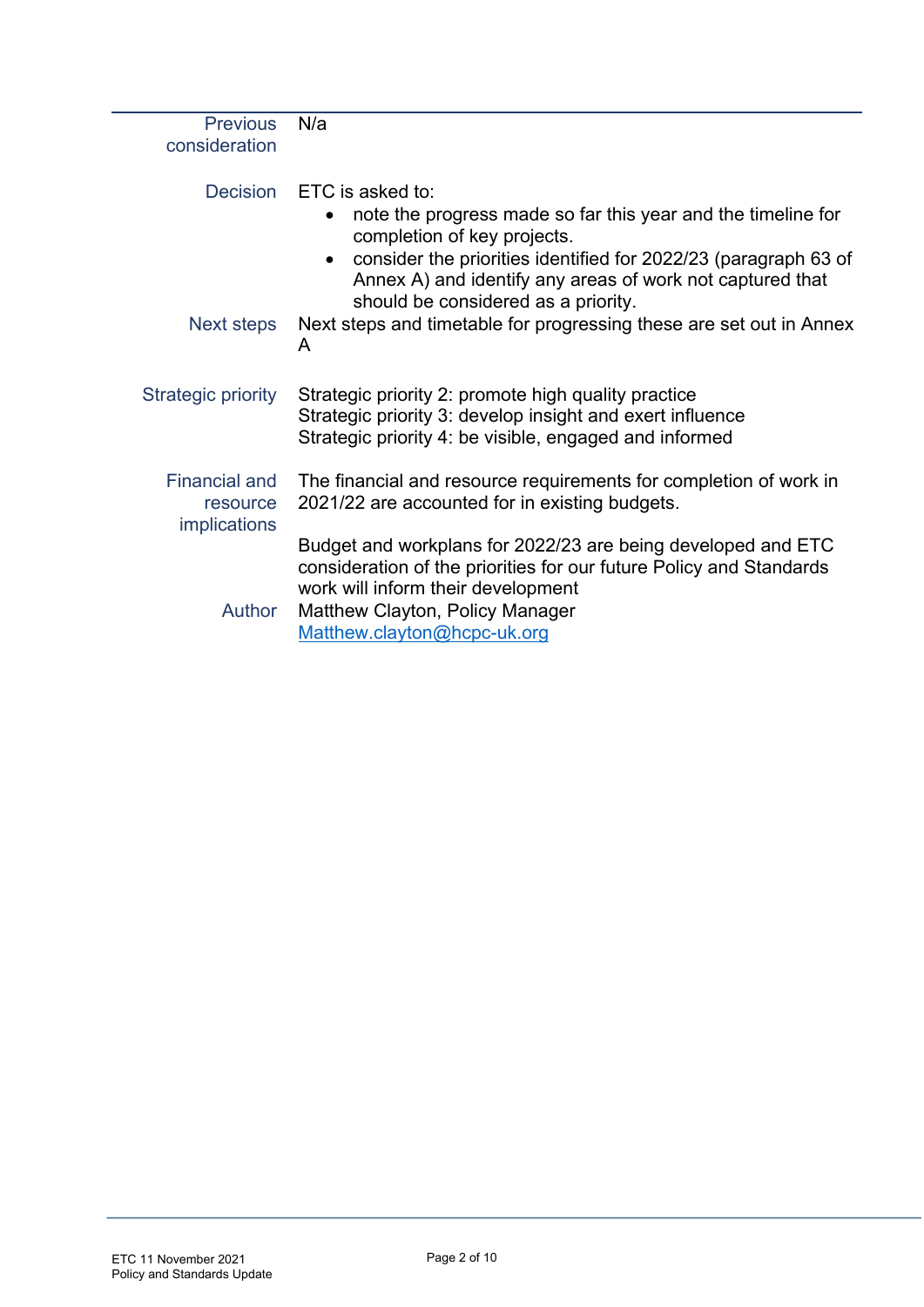## **Annex A –** an update on our 2021/22 policy, standards and EDI work

## **Standards of Proficiency Review**

- 1. We are currently reviewing the Standards of Proficiency for all 15 professions.
- 2. In October 2020, consultation on the draft standards closed. We received 299 responses: 221 (73.91%) from individuals and 78 (26.09%) from organisations. We have completed our analysis of these responses and prepared our draft consultation analysis report.
- 3. Some consultation responses contained very detailed feedback on the profession specific standards. These led to further engagements with key stakeholders for 12 professions, to work through the feedback and reach a consensus on the drafting of different profession specific standards. These engagements have been very helpful and we are on track to complete these in November 2021. We remain in discussion with professional bodies and other stakeholders for the standards for radiographers. The remaining 14 professions either require minimal further engagement or have been concluded.
- 4. We are on track to conclude the review of the Standards of Proficiency by March 2022, which will require:

| Completion of stakeholder engagement               | November 2021     |
|----------------------------------------------------|-------------------|
| Final drafting of standards, preamble and glossary | December 2021     |
| Development of communications plan                 | December 2021     |
| Development of the implementation plan             | December 2021     |
| Legal review of standards                          | January 2022      |
| <b>Education and Training Committee workshop</b>   | January 2022      |
| Governance approval                                | <b>March 2022</b> |
| <b>Publication</b>                                 | from April 2022   |
| Delivery of communication and implementation plans | from April 2022   |

## **Regulatory Reform**

- 5. In 2019, the government outlined its planned programme of work to provide all UK healthcare regulators with broadly consistent powers. In June 2021, we responded to the Department of Health and Social Care (DHSC)'s consultation on detailed policy proposals to modernise each of the healthcare professional regulators' legislative frameworks.
- 6. Building on these proposals, DHSC has begun the process of drafting legislation for the General Medical Council (GMC), which will form the blueprint for future updates to our legislation. We have, so far, reviewed and provided feedback to the DHSC on education, registration and governance drafting.
- 7. In addition to seeking external legal advice on the current drafting, we have convened an internal working group of representatives from across the organisation to review the drafts and inform our feedback to DHSC. We are regularly engaging with other regulators to discuss our positions and will shortly be invited to review the fitness to practise drafting.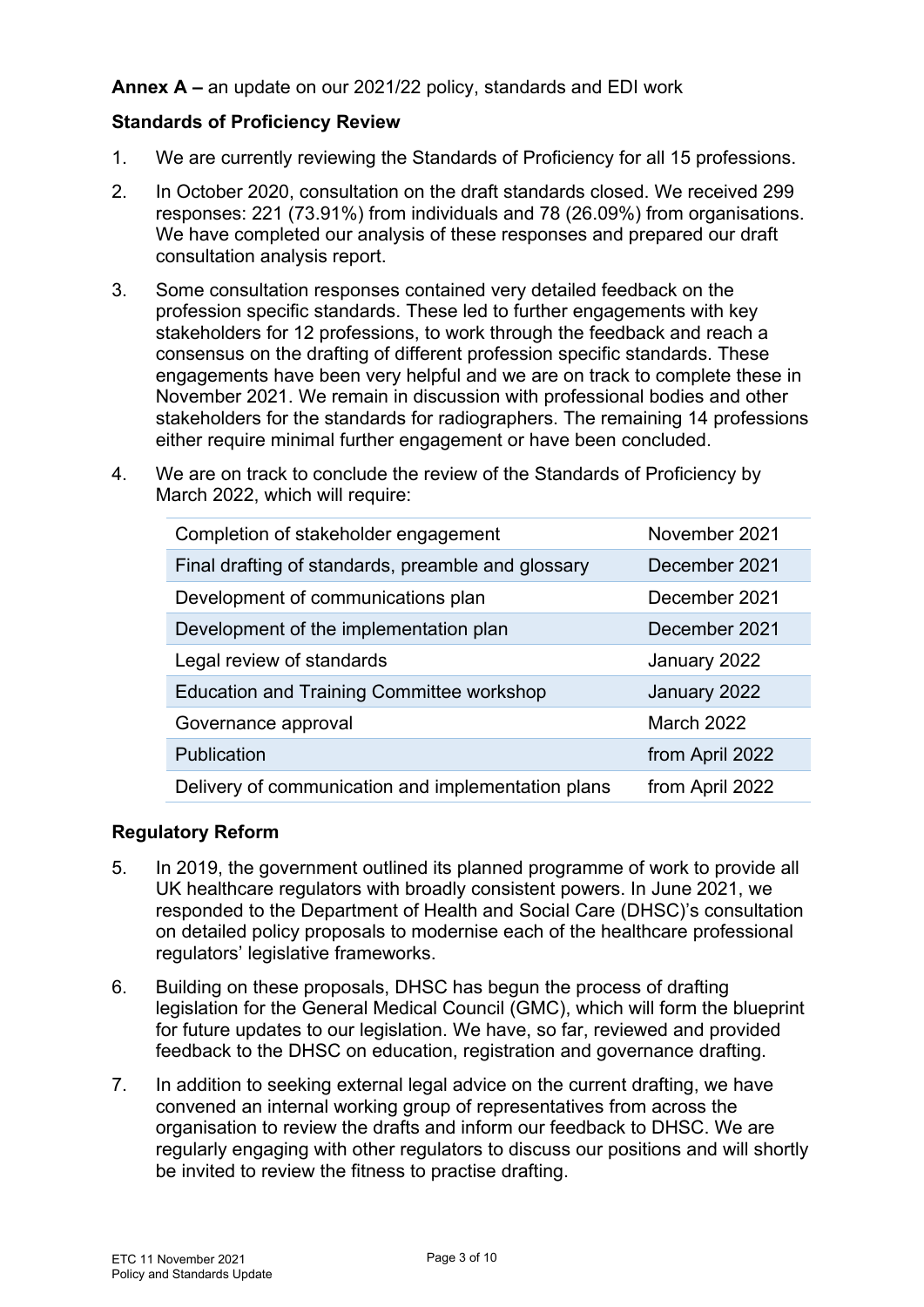- 8. Whilst we have made numerous comments on the drafting, the DHSC has been very responsive to our feedback and we are confident that they will be able to respond positively to our feedback. We anticipate that this process will continue for a number of months and will then be followed by a public consultation on the GMC's legislation in early 2022.
- 9. In addition, we have also contributed to the review of healthcare professional regulators which is being carried out by KPMG on behalf of DHSC. Our response to this sets out our vision for the future of healthcare regulation, with particular focus on increased collaboration.
- 10. We will continue to engage with further consultations related to regulatory reform and the development of legislation.

## **European Policy**

## *Professional Qualifications Bill*

- 11. The Professional Qualifications Bill (PQB) was introduced to Parliament in May 2021. The purpose of the PQB is to ensure skilled professionals from around the world will have their qualifications recognised in the UK. This presents a risk to our current autonomy to determine that those applying for registration from overseas have the required knowledge, skills and experience to meet the relevant Standards of Proficiency.
- 12. We, therefore, continue to closely monitor and influence the development of this Bill. We have attended a number of meetings with representatives of the Department for Business, Energy and Industry Strategy (BEIS) and the DHSC to discuss our concerns about proposed provisions with in the PQB.
- 13. We have had positive engagement to date with BEIS and, in particular, have raised with them the importance of a statutory duty to consult affected regulators before any agreements are made which could affect them. Current wording of the PQB empowers the Secretary of State to make broad regulations relating to the recognition of overseas professional qualifications.
- 14. We have been clear that we have existing pathways for international registrants to enter the UK workforce and that our existing registration powers, and those we anticipate will be in place following regulatory reform, are sufficient to ensure international applicants meet our standards, and thus allow us to meet our duty to protect the public.
- 15. The PQB will enter report stage in the House of Lords on 9 November. We are waiting to see how amendments will be used to address the concerns we have raised. We will continue to monitor developments in the House of Lords and remain on the Regulated Professions Advisory Forum which meets regularly with BEIS to discuss these issues.

## *Ireland cross-border*

- 16. Brexit brought an end to Temporary and Occasional Registration for health professionals working between the UK and EU. This change has particularly impacted those healthcare professionals that work between Northern Ireland and Ireland.
- 17. The pandemic has seen unprecedented collaboration between the health and care systems of Northern Ireland and Ireland and particularly seen a blurring of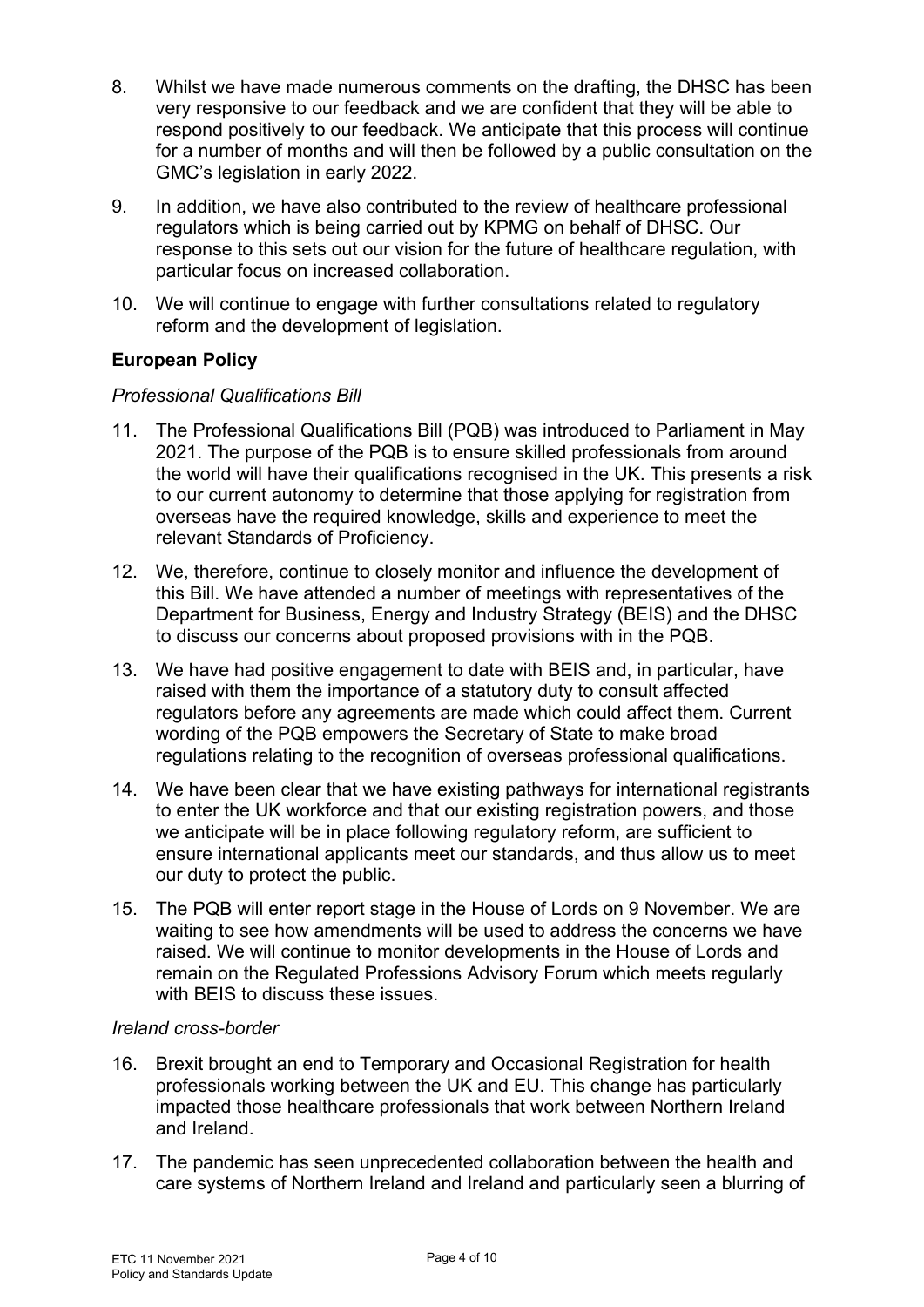the jurisdiction for the provision of emergency care. As we move out the pandemic, it is important that we ensure that any continued cross-border working is delivered legally and in line with any regulatory requirements.

18. We are therefore engaging with the College of Paramedics and the Northern Ireland Ambulance Service to fully understand the current position and how this will develop as pandemic pressures ease.

## **Return to Practice Review**

- 19. The Health Professions Order 2001 provides for Council to specify requirements for additional education, training or experience when a person has not practised for a prescribed period of time, or whose registration has lapsed and they wish to be readmitted to the Register. These requirements and the process used to assess compliance with them are known as return to practice.
- 20. In 2019, we carried out and published a literature review that explored the risk associated with return to practice and the approaches that could support those returning to safe and effective practice. Following this research, we commenced a review of our return to practice process.
- 21. In March 2021, we held two workshops with over 40 attendees to explore our initial proposals for change and obtain feedback on the current requirements and process. Workshop attendees included professional bodies, professional regulators, unions, education organisations and the Chief Allied Health Professions Officer for England.
- 22. Our policy has been that if a person has been out of practice for more than two years and are no longer registered but would like to re-register, then additional education, training and experience are required. It is the 'out of practice' time that triggers the additional requirement, rather than lapse in registration. The term 'has not practised' is not defined in legislation. In our current return to practise guidance we define 'practising your profession' as drawing on your professional skills and knowledge in the course of your work. We have been exploring these points, in light of the findings of the literature review and workshops, to determine whether the trigger for the additional requirements should remain the same or be changed.
- 23. We have also been exploring whether the establishment of standards and the assessment of the additional education, training and experience should change.
- 24. We should be in a position to be able to reach conclusions on this point and make recommendations by end of November 2021. Once confirmed, we will be able to present a proposed revised process and accompanying guidance to Council in the new year, ahead of public consultation.

## **Advanced Practice**

- 25. We commenced a wide-ranging review of advanced practice in May 2020 and reported our findings to Council in July 2021.
- 26. The review included mixed methods and targeted research, with input from over 4,000 stakeholders across the UK. It found that although, at this stage,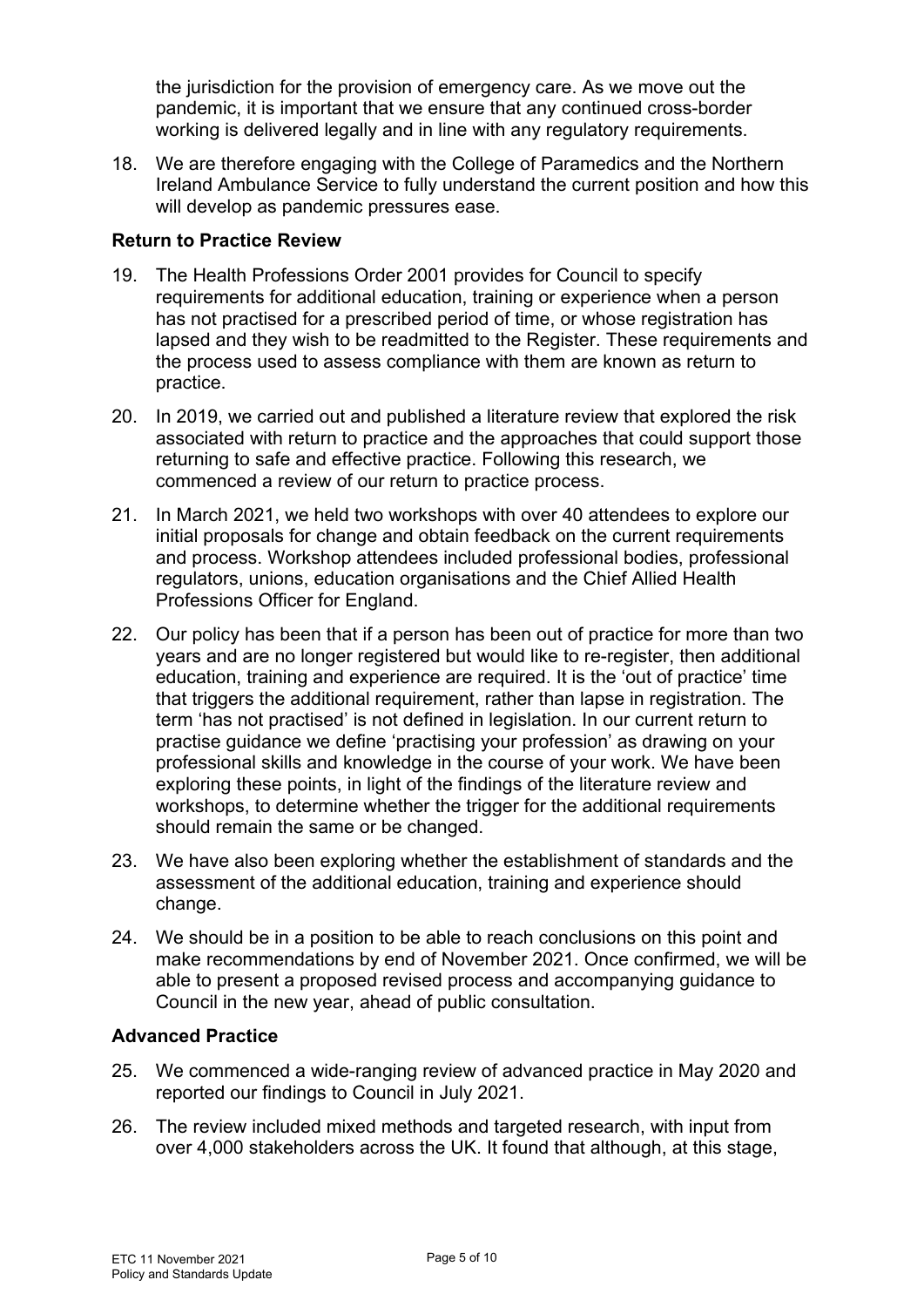there was not sufficient evidence for a new regulatory framework for advanced practice, a clearer, shared definition of advanced practice would be beneficial.

27. In July, Council agreed that HCPC should take a leading role in developing such a definition and guiding principles and keep our position under active review, with a hard review planned in for 2026. Following this decision, we are now beginning to scope out and plan for the next stages, which we intend to share with Council in March 2022. We have not been able to progress this work as quickly as we would like, due to the immediate need to respond to regulatory reform work. However, when the current workload associated with responding to DHSC drafting is completed over the coming weeks, we will, once again, be able to prioritise this work.

## **Cosmetic Practice Review**

- 28. The regulatory framework for cosmetic or aesthetic practice is complex and structured around people, places and products. The Department of Health's review of the regulation of cosmetic interventions identified that many cosmetic interventions are either subject to voluntary assurance measures, or not regulated at all. We know that some of our registrants undertake cosmetic or aesthetic interventions.
- 29. We have, therefore, recently commenced a review to identify the regulatory challenges and risks of cosmetic practice and aesthetic practitioners. The outcome of this will inform any policy position that we should take to manage the risk and ensure public protection.
- 30. We aim to have completed our initial desk-based research and set out a plan and approach for Council to consider in March 2022. This will be developed to inform engagement with relevant stakeholders during 2022.

## **New Safeguarding Policy**

31. In August we published a new [Safeguarding Policy,](https://hcpcuk.sharepoint.com/sites/document-hub/Policy%20and%20Standards/HCPC%20Safeguarding%20Policy.pdf) which sets out our safeguarding responsibilities and the processes for staff to deal with and escalate safeguarding concerns. This Policy has been promoted to existing staff and will be included in induction packs for new starters, to ensure that they are aware of their safeguarding obligations and what to do when any concerns arise.

## **Updates to our Standards for Education and Training (SET)**

## *SET 1 for ODPs*

32. In July 2021 Council approved an increase in SET 1 for Operating Department Practitioners (ODP) to degree level. This change will take effect on 1 September 2024 and Policy and Education colleagues continue to work closely with ODP stakeholders to ensure a smooth implementation of this change across the UK.

#### *SET 1 for Paramedics*

33. Following an implementation period, SET 1 for paramedics was raised to degree level on 1 September 2021.

*Repackage the SETs*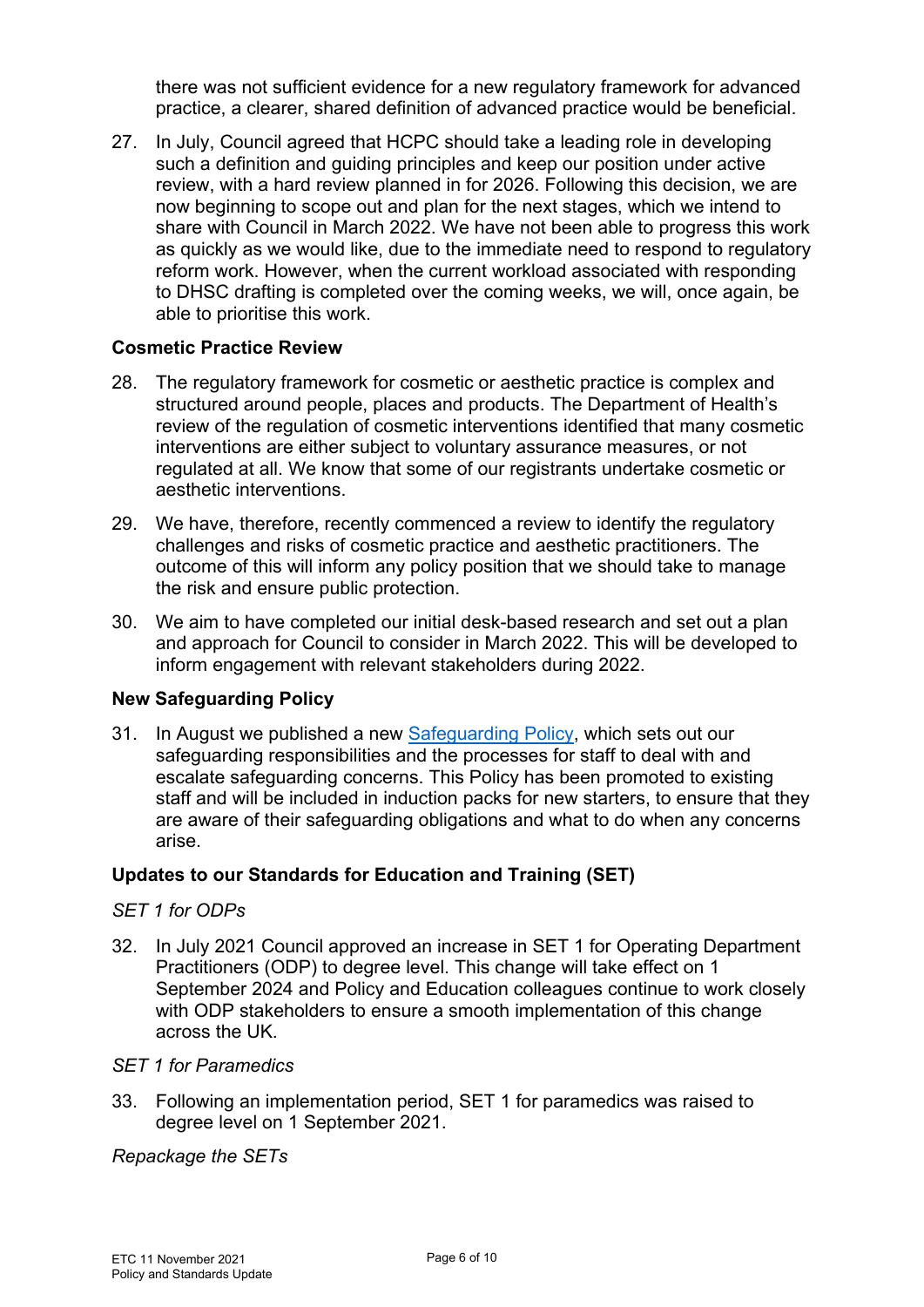34. As part of the new Education quality assurance (QA) model, the SETs for all 15 professions have been repackaged to align them to the new approach. These are now presented so that the SETs for programmes are distinguished from those for institutions. This has been critical to allow us to effectively implement our new, risk-based, Education QA model.

## **Responses to external consultations**

## *Health Education England: Framework 15*

- 35. Healthcare Education England (HEE) held a consultation in August 2021 to inform their workforce planning for the next 15 years – ['Framework 15'](https://www.hee.nhs.uk/our-work/framework-15). They sought views on how health and social care workers may be affected by a number of different factors, or 'drivers for change'. These included: demographics and disease; public, people who need care and support, patient and carer expectations; socio-economic and environmental factors; staff and student/trainee expectations; science, digital, data and technology (including genomics); and service models and pandemic recovery.
- 36. In our [response,](https://www.hcpc-uk.org/resources/consultation/2021/hcpc-response-to-the-hee-consultation-on-framework-15/) we highlight some challenges identified from our recent registrant [diversity data survey](https://www.hcpc-uk.org/about-us/equality-diversity-and-inclusion/our-data-on-edi/) and identified how our strategic aims support data and research-driven regulation.

## *Department of Health, Northern Ireland: Duty of candour*

37. From May to August this year, the Northern Ireland administration consulted on a statutory duty of candour for organisations as well as for individual health and care professionals (unlike plans in England, Scotland and Wales which only create an organisational duty). Our consultation [response](https://www.hcpc-uk.org/resources/consultation/2021/hcpc-response-to-the-department-of-health-northern-ireland-consultation-on-draft-policy-proposals-on-duty-of-candour--being-open/) sets out that candour is an essential element of service user safety and acknowledges the tragic circumstances which led to this proposal. It also explains our view, shared by other regulators, that this proposal would be unlikely to offer greater protection to service users and that punitive measures could intensify blame cultures and further reduce candour. Our response also sets out our own standards requiring openness and honesty (eg Conduct, Performance and Ethics Standards 8 & 9)

## *Assisted dying in Jersey*

- 38. As Jersey [discusses](https://www.gov.je/Caring/AssistedDying/Pages/CitizensJuryOnAssistedDying.aspx) the introduction of assisted dying, we were asked to comment on guidance note for the Jersey States Assembly. The note commented on the impact of health regulators applying standards based on UK law in the event Jersey legalises assisted dying.
- 39. If assisted dying does become law in Jersey, we would expect our registrants in Jersey to comply with that law and any related guidance. It is unlikely that our Standards would be at odds with the safeguards that are likely to operate around assisted dying, but we will review that if this becomes law as well as our Threshold Policy and Health and Character Guidance.
- 40. We will continue to engage with and monitor the progression of this law and what it may mean for our registrants.

*Consultation on making vaccines a condition of deployment in the health and wider social care sector*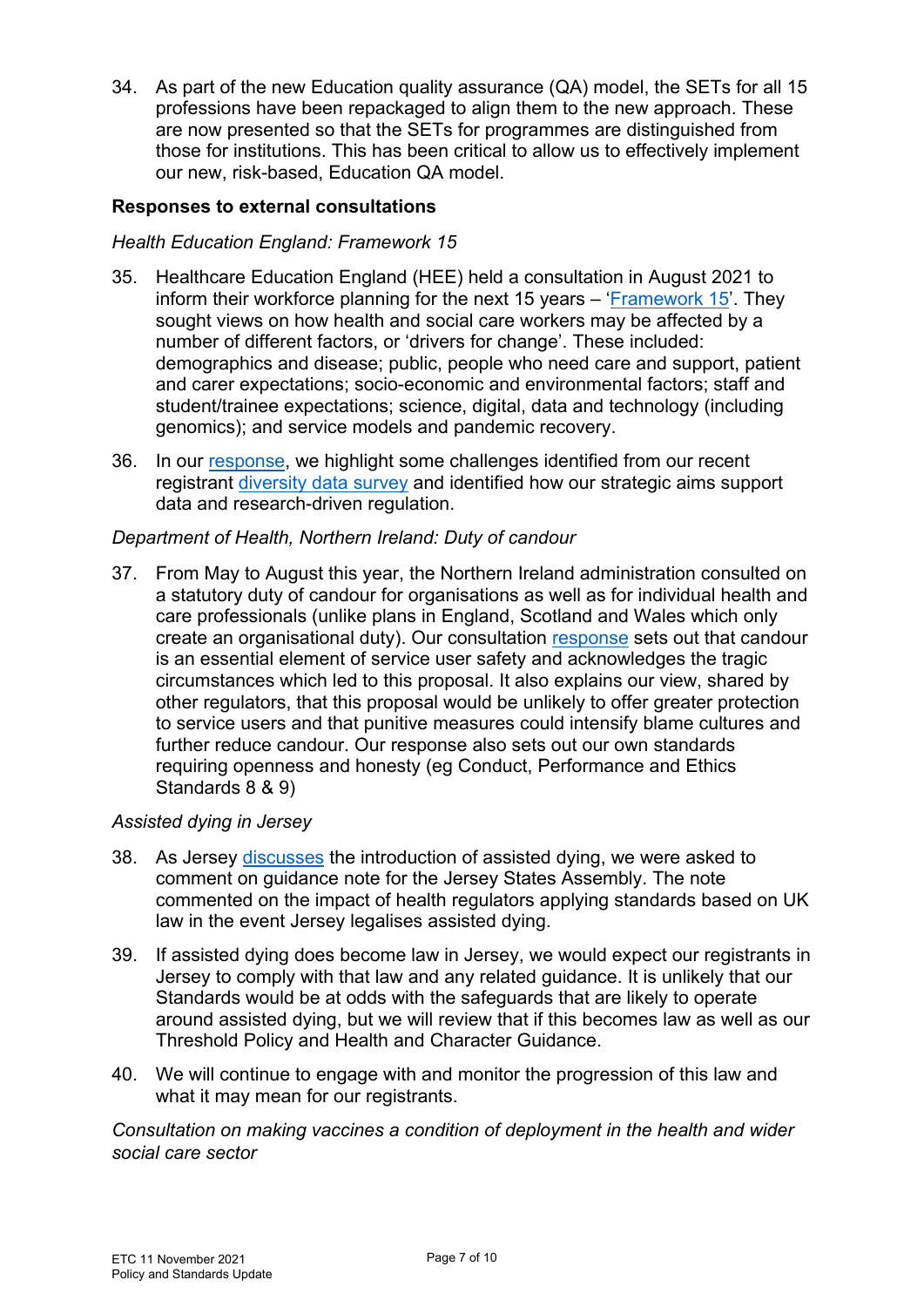- 41. We responded to the DHSC's [consultation](https://www.gov.uk/government/news/consultation-on-mandatory-vaccination-for-frontline-health-and-care-staff) into introducing mandatory COVID-19 and flu vaccines for frontline health and social care workers in England. This consultation was separate from a consultation previously undertaken by the DHSC regarding making the COVID-19 vaccine compulsory for those working in adult care homes.
- 42. Our [response](https://www.hcpc-uk.org/globalassets/resources/external-consultations/2021/hcpc-response-to-dhsc-consultation-on-mandatory-vaccination-for-frontline-health--care-staff.pdf?v=637709297650000000) makes clear that we view vaccination as an important part of meeting our standards. In addition, we have consistently encouraged registrants to be vaccinated as one of the best ways to mitigate risk and protect service users from COVID-19.
- 43. While supportive of wide uptake of the COVID-19 vaccine, we did not support the proposal to make these vaccines mandatory. Given the very high levels of vaccine uptake by health and care professionals, we believe a targeted and less punitive approach will be more effective in reaching these groups. Our response also sets out the proposal's potential negative equality impacts on particular groups as well as unintended negative impacts on the health and care workforce.

## **Web content**

#### *Reflective practice*

- 44. Our new [materials](https://www.hcpc-uk.org/standards/meeting-our-standards/reflective-practice/) on reflective practice were launched in March 2021 and have proved very popular with over 48,000 unique page views, as well as positive sharing and comments on social media.
- 45. We will continue to publicise the pages via social media channels to increase awareness. They are also being used by our Professional Liaison colleagues at registrant, student and employer workshops.

#### *Supervision*

- 46. In 2019 we published research on the key characteristics of effective peer and clinical supervision, which highlighted many important benefits that supervision can have for professionals, patients and wider service provision.
- 47. Building on this research, in September 2021 we launched new [online](https://www.hcpc-uk.org/standards/meeting-our-standards/supervision-leadership-and-culture/supervision/further-resources-and-faqs/)  [supervision materials.](https://www.hcpc-uk.org/standards/meeting-our-standards/supervision-leadership-and-culture/supervision/further-resources-and-faqs/) These will help registrants understand the benefits and value of supervision for their practice, and also understand which factors to consider in order to approach their supervision most effectively.
- 48. Feedback to date has been overwhelmingly positive. Just two weeks after publication the materials received over 100 're-tweets', with one stakeholder commenting that the resources are *'essential for supporting the workforce in delivering safe and effective practice'.*
- 49. We will continue to publicise the pages via social media channels to increase awareness. They are also being used by our Professional Liaison colleagues at registrant, student and employer workshops.
- 50. The new feedback function on our website will also enable us to continuously reflect on and improve these resources in a responsive and timely way.

*Guidance on Health and Character*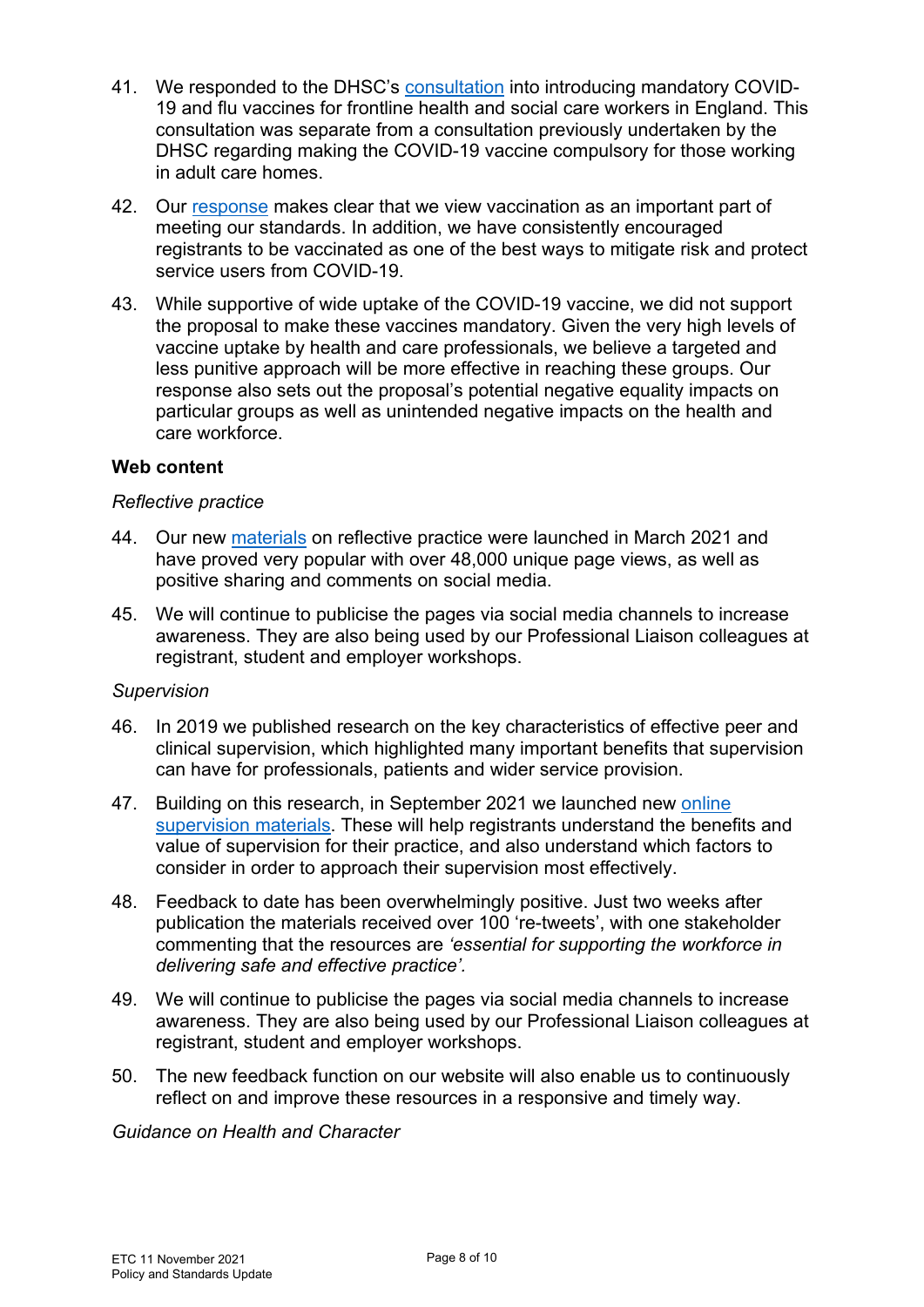- 51. Following approval by Council in July 2021, we launched our updated [Guidance](https://www.hcpc-uk.org/registration/health-and-character-declarations/)  [on Health and Character.](https://www.hcpc-uk.org/registration/health-and-character-declarations/) This includes more emphasis on mental health and provides clear case studies to support registrants who need to make decision about whether to notify us about their health. These pages make it easy for registrants to find answers to their questions and includes simple visual explanations of complicated processes. Since the pages were launched they have had over 3700 unique page views.
- 52. This content is also used by our Professional Liaison colleagues at registrant and employer workshops.

## *Statement of suicidal ideation*

- 53. The Association of Ambulance Chief Executives (AACE) contacted us to discuss concerns relating to registrants experiencing suicidal ideation. We developed a statement in response to concerns that paramedics (in particular) were not seeking help for suicidal ideation for fear this would result in a fitness to practise referral.
- 54. Our [statement](https://www.hcpc-uk.org/media-centre/position-statements/hcpc-statement-on-guidance-on-health-and-character-and-suicidal-ideation/) clarifies our position and provides a case study explaining how a registrant experiencing suicidal ideation can continue to meet their HCPC standards. This has been shared with AACE and cascaded to Ambulance services across the UK.

## *Duty of Candour*

- 55. In 2019, the Professional Standards Authority published a [report](https://www.hcpc-uk.org/globalassets/meetings-attachments3/council-meeting/2019/03.-22.05.2019/enc-07---summary-of-the-psas-report-telling-patients-the-truth-when-something-goes-wrong.pdf) on the progress professional regulators had made in embedding the professional duty of candour (being open and honest to a patient when something has gone wrong in their care). It identified that:
	- Regulators had made progress with initiatives to encourage candour, however, measuring the success of these was difficult
	- Many of the barriers to professionals being candid that had been identified in 2014 remained (this includes toxic work/blame cultures, fear of litigation and lack of time)
	- Regulators could create more case studies of candour scenarios to better explain to professions when to be candid and the regulatory consequences of not being candid
	- Successfully embedding candour requires organisations across healthcare to work together
- 56. In response, the Policy and Standards and Professional Liaison teams have been developing new web content on the duty of candour. This includes a series of recorded webinars with guest speakers, where we explain what the duty of candour is and provide positive examples of what it looks like in practice. We expect to publish these resources in December 2021.

## **Equality, diversity and Inclusion (EDI)**

- 57. In March 2021, Council approved our first EDI [strategy,](https://www.hcpc-uk.org/about-us/equality-diversity-and-inclusion/our-edi-strategy/) which identifies our strategic aims for the next five years.
- 58. In July 2021, Council approved the publication of our [Diversity Data Report](https://www.hcpc-uk.org/resources/reports/2021/diversity-data-report-2021/)  [2021,](https://www.hcpc-uk.org/resources/reports/2021/diversity-data-report-2021/) which reported on the diversity data collected from our registrants between December 2020 and March 2021.